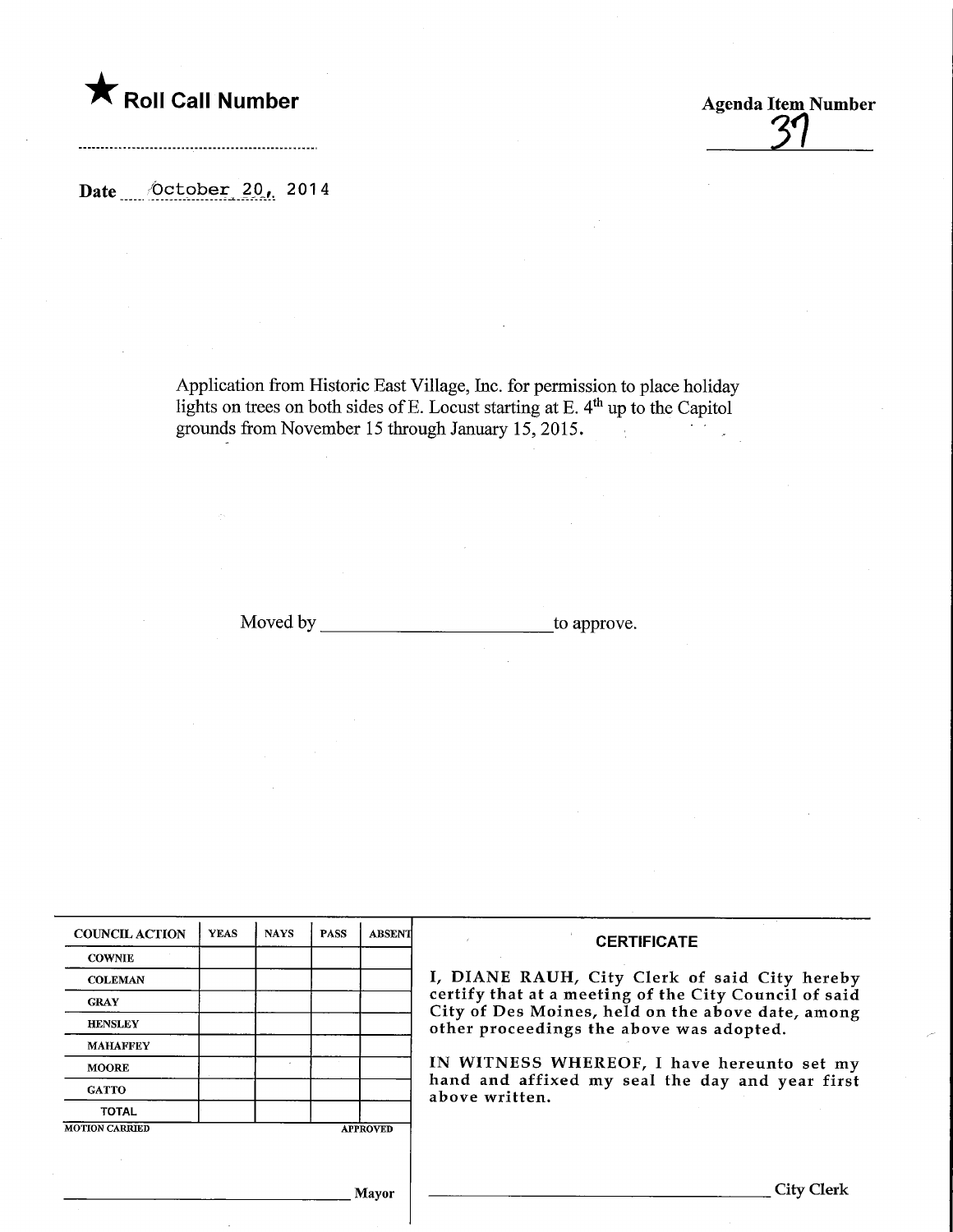en al considera

| CITY OF DES MO                         | <b>City of Des Moines</b><br>1301102<br><b>Application for Permission to Temporarily Place</b><br>Banner(s) or Item(s)<br>Over/Across Public Street and/or Right-of-W                                                                               |
|----------------------------------------|-----------------------------------------------------------------------------------------------------------------------------------------------------------------------------------------------------------------------------------------------------|
|                                        | است<br>Please submit application 45 days in advance.<br>(Print or Type)<br>궆                                                                                                                                                                        |
| <b>Applicant:</b>                      | HISTORIC EPAST VILLAGE INC.<br>N                                                                                                                                                                                                                    |
| <b>Address:</b>                        | <u>PO BOX 93904, DESMOINES 50393</u>                                                                                                                                                                                                                |
|                                        | Contact Person: MaCK TEZAK<br>Alternate Contact CallEN MACRAE                                                                                                                                                                                       |
|                                        | Daytime Phone: (575) 247-698/ Cell Phone: (575) 779-6963                                                                                                                                                                                            |
|                                        | E-Mail Address: Marktezak @yahoo.com Fax:                                                                                                                                                                                                           |
|                                        | Date(s) the banner(s) or item(s) will be displayed: FRNM AMMAKIMATELY<br>NOVINABUR 15 TYROUCH JANUARY 15                                                                                                                                            |
|                                        | Purpose of the banner(s) or item(s): HOUDAY LIGY TWE OF TREET<br>ALONG EAST LOCUST. SAME AS IN PREVIOUS YEARS.                                                                                                                                      |
|                                        | Preferred Location: Please provide a map or diagram of the street indicating<br>banner location. TREES WILL BE LIT ALONG BOTY TIDES OF                                                                                                              |
|                                        | CAIT LOCUST, STARANG AT E 474 UP TO THE CAPITOL GROUPS.                                                                                                                                                                                             |
|                                        | How will the banner(s) or item(s) be anchored?<br>LIGHTS WILL BE DRAPED AROUND BRANCHES AND HEARRED TO TRUNKS.                                                                                                                                      |
|                                        | If you plan to anchor to the utility pole, please provide written permission from<br>the utility company or from the City (if poles are City-owned). Such permission<br>is not a substitute for meeting the requirements for receiving this permit. |
| Size of banner(s) or item(s):<br>K I A |                                                                                                                                                                                                                                                     |
|                                        | Specifications of banner(s) or item(s):                                                                                                                                                                                                             |
|                                        |                                                                                                                                                                                                                                                     |
|                                        | Type of Material: <i>LofAMORR IAL, 6RADE LEIO LIGHTS</i>                                                                                                                                                                                            |

item? If electricity is necessary, how would it be obtained: WE WIL NEDD CITY TO PROVINE ELECTRICTY FROM<br>PREINIATION OUTLETS, AS IN PAST YEARS. PREINSMALLED OUTLETS, AS IN